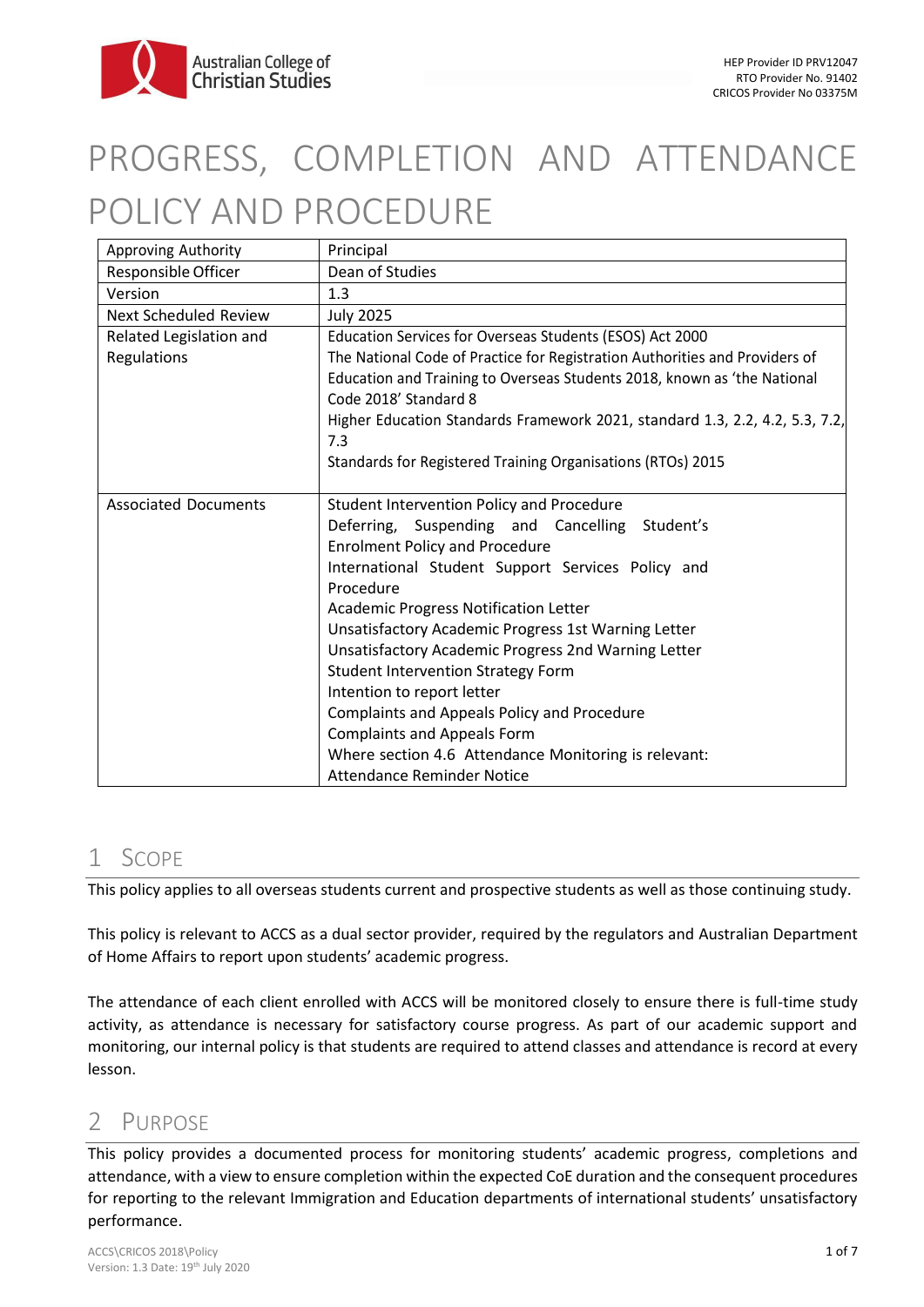

This policy has been developed to satisfy the requirements of The National Code of Practice for Registration Authorities and Providers of Education and Training to Overseas Students 2018, known as 'the National Code 2018' Standard 8 - Overseas student visa requirements.

# 3 DEFINITIONS

**Academic performance**: Assessment of competency as a student progresses through the qualification **At Risk Students:** At risk students are defined as:

- students who at enrolment are considered to be potentially at risk of non-completion without an academic support program;
- students in their first study period who have been identified to be at risk of non-completion of a unit through the failure or non-submission of an assessment item;
- a student, who fails 50% or more of a study load (EFTSL) in any study period for the first time or a student, who fails the same unit for the second time;
- students who have experienced 'educational disadvantage' (because of illness, disability, disrupted education, family problems or misadventure);
- any students who have been referred directly by an Academic Staff member.

**CoE:** Confirmation of Enrolment

**Course:** Refers to the specific course a student is enrolled at ACCS

**HE:** Higher education

**Intervention Strategy:** Systematic plan of action consciously adapted in an attempt to address and reduce the causes of academic failure to complete studies within the course duration

**Learning Contract:** Intervention strategy

**Satisfactory course progress** Attending scheduled classes and successfully completing all assessments and obtaining a Competency (C) in all the units in the prescribed study period.

**SSO** Student Support Officer

**Unit:** Unit of Study

**Unsatisfactory course progress:** Where a student in two consecutive compulsory study period fails more than 50% of the units, in which the student has been enrolled.

**VET:** Vocational Education and Training

**SMS:** Student Management System

**Study Period:** A study period is the regular scheduled term of study between study breaks, often of ten weeks duration

**Work Integrated Learning (WIL):** Any required period of training that occurs in a workplace for practicums as part of the qualification.

# 4 POLICY STATEMENT

The monitoring of and awareness of student progress plays an essential role in ensuring that international students experiencing academic difficulties and who are at risk of failing can be identified in sufficient time and provided with appropriate academic support and counselling and access to appropriate student services. All overseas students are clearly informed about the requirements to achieve satisfactory course progress and, where applicable, attendance in each study period, prior to their commencement in any course.

## 4.1 ATTENDANCE FORMS

ACCS will continue to use attendance forms in every teaching session scheduled by ACCS. These attendance forms are used to determine last point of contact with students and assist in monitoring students learning to meet their assessment requirements.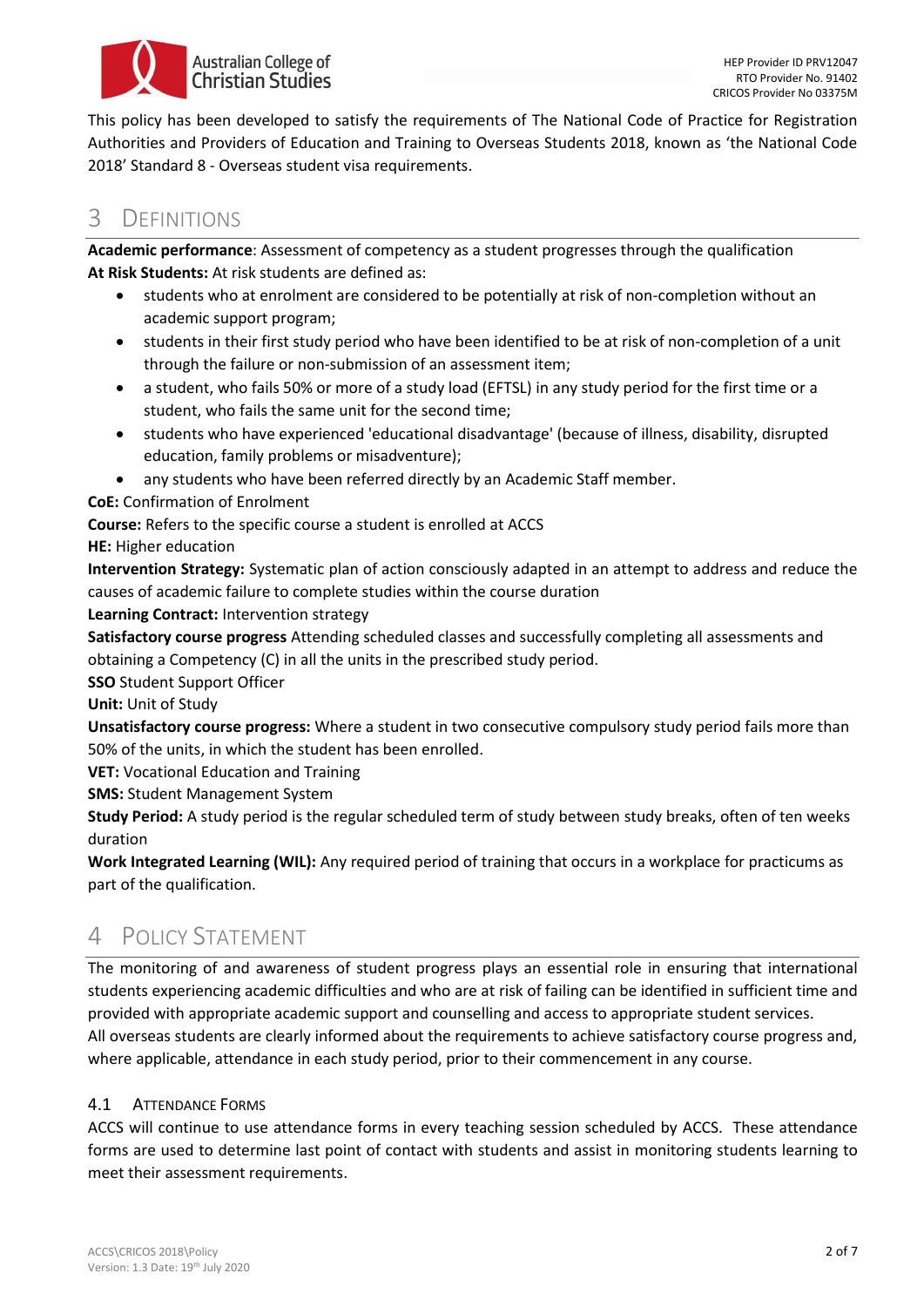

- 4.2 COURSE COMPLETION WITHIN THE EXPECTED DURATION OF STUDY
- 4.2.1 ACCS is required to manage student's course progress and workload to ensure they complete within the specified timeframe as outlined in the Confirmation of Enrolment (CoE) and in accordance with the CRICOS registered course curriculum.
- 4.2.2 In addition, ACCS must monitor each student's enrolment to ensure they:
	- Take no more than one-third of their course Online or by Distance learning, and
	- Are enrolled in at least one face to face subject in each compulsory study period.
- 4.3 MONITORING AND TRACKING COURSE PROGRESS AND COMPLETION
- 4.3.1 Maintains and tracks academic progress via the Record of Results, which in turn allows SSO's to update the Student Management System.
- 4.3.2 Each course is setup within the Student Management System, with the required units, qualification rules, timeframes, delivery methods and sessions for delivery.
- 4.3.3 Students are enrolled into the course and a timetable is provided to the student this includes start and end dates, mis trimester brakes and exam week.
- 4.3.4 For VET students the timetable is in addition to the VET Training Plan provided prior to Confirmation of Enrolment.
- 4.3.5 The timetable will be uploaded onto the Student Page on Moodle prior to commencement of the trimester.
- 4.3.6 The VET class schedules for each study period are monitored to ensure that students are meeting the minimum 50% competency requirement and is achieving satisfactory academic progress, or for HE students are required to attain at least a pass mark for units studies each trimester.
	- a) This report will enable staff to send out letters via the SMS to students at risk and advise them hand in any outstanding assessments for processing. Assessors will update the Record of Attainment and SSO's in turn update the SMS. For HE students, lecturers are required to monitor a student's attainment throughout the subjects being studied.
	- b) This process enables ACCS to identify any students at risk of not completing within the expected duration on their CoE, and promptly reminds them to hand in assessments, helping to minimise any adverse effects to the student.
	- c) At the immediate end of each study period, this process is repeated and students who are failing to achieve better than 50% completion rate are sent a warning letter. The warning letter notifies the student about options for connecting with a SSO to plan an effective intervention strategy for the student to progress to a positive academic progress that enables the student to complete their studies as per the duration stated on their CoE.
	- d) Every student that receives a warning letter will be recorded on a register to ensure all students have an effective follow up plan. This register also enables staff to manage the response from students in an appropriate and unbiased procedure.
	- e) Students who fail to achieve satisfactory academic progress in two consecutive study periods and fail to engage in an intervention strategy will be issued with an intention to report letter as soon as practicable, notifying them of:
		- our intention to report the overseas student to Australian Department of Home Affairs for unsatisfactory course progress.
		- their right to access our complaints and appeals process, in accordance with Standard 10 (Complaints and appeals), within 20 working days.

### **4.4 "AT RISK STUDENTS"**

Students identified as being "at risk" will be advised of the requirement to participate in an intervention program, which is designed to assist them in being successful in their studies and completing the course

<sup>1</sup> [https://www.jmcacademy.edu.au/getattachment/Life-at-JMC/Policies/POLICY-Academic-Progression-\(2\).pdf.aspx](https://www.jmcacademy.edu.au/getattachment/Life-at-JMC/Policies/POLICY-Academic-Progression-(2).pdf.aspx) P.2-3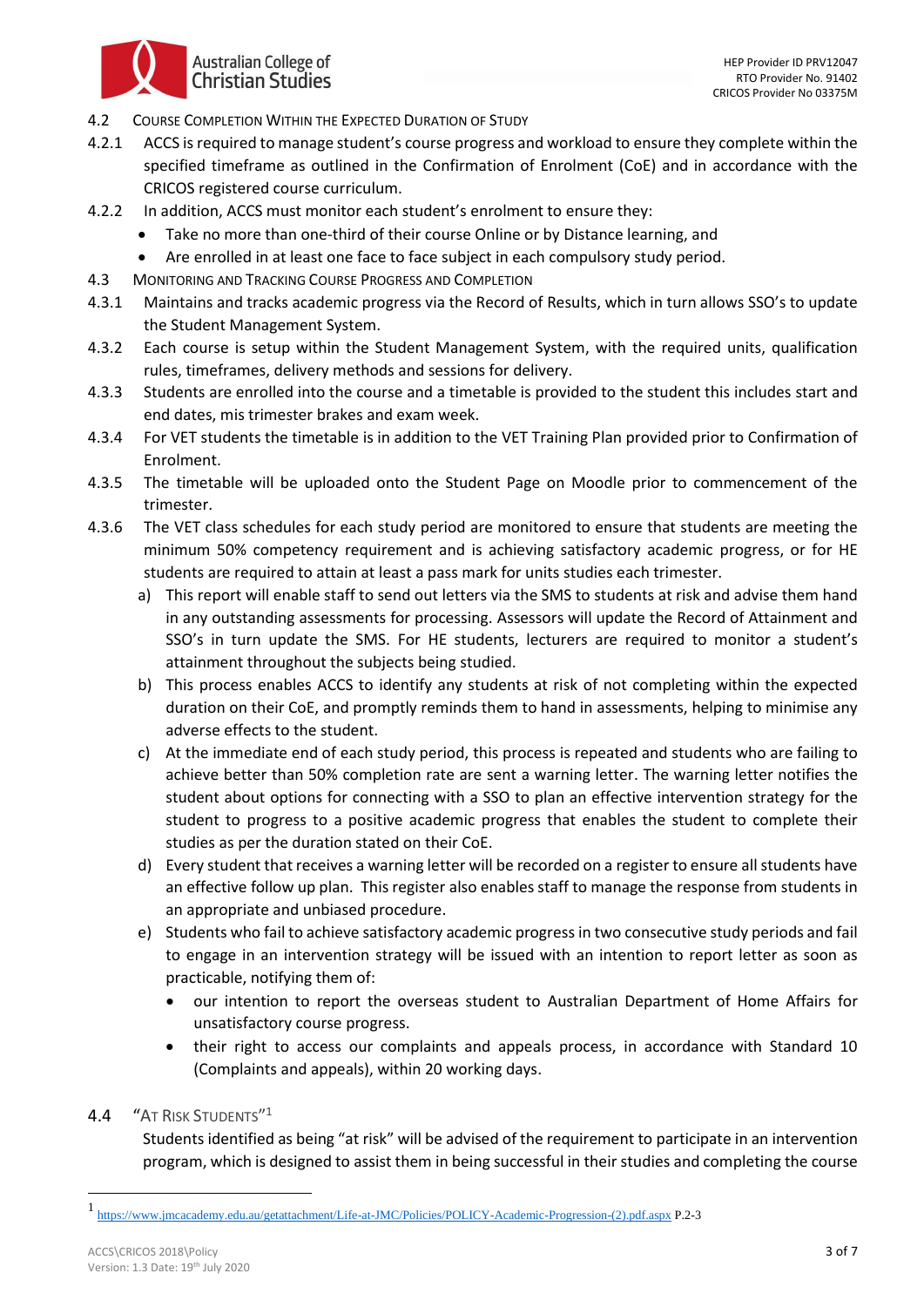#### HEP Provider ID PRV12047 RTO Provider No. 91402 CRICOS Provider No 03375M

**Australian College of Christian Studies** 

in the expected timeframe. Participation in the recommended intervention program will be documented. A copy of the recommendation will be placed in the student file, and a copy will be given to the student. During the monitoring period, the impact of any decision relating to the implementation of intervention strategies on the expected course duration for a student will be examined. For international students the student enrolment period may be extended by issuing a new Confirmation of Enrolment (CoE). ACCS will implement an intervention strategy for the student who cannot reasonably complete his or her course within the expected duration as specified on the student's CoE.

### 4.4.1 DOMESTIC STUDENTS

- a) Domestic students, who are deemed as not achieving satisfactory academic progression, and who have been previously offered support to aid their progression, will receive a written notice of intention to cancel their enrolment.
- b) Domestic students, who receive a notice of intention to cancel their enrolment letter are able to enter the appeal process within ten (10) working days from the receipt of the letter.
- c) If a student does not attend any classes and the final exam and does not submit any assessment tasks for a subject, is not contactable, and does not respond to any request to contact the Academy, the student will be deemed to have withdrawn from the subject.

### 4.4.2 INTERNATIONAL STUDENTS

- a) International students who are deemed as making unsatisfactory academic progression (UAP) will receive a written notice of intention to report their enrolment to Department of Home Affairs (DoHA).
- b) International students whose application to continue studying is denied will have their electronic Confirmation of Enrolment letter (e-CoE) cancelled, which may also lead to cancellation of their visa. International students, who receive notice of intention to report their enrolment letter are able to enter the appeal process within twenty (20) working days from the receipt of the letter.
- c) If a student does not attend any classes and the final exam and does not submit any assessment tasks for a subject, is not contactable, and does not respond to any request to contact the Academy, the student will be deemed to have withdrawn from the subject.
- 4.5 REPORTING FOR UNSATISFACTORY ACADEMIC PROGRESS
- 4.5.1 ACCS will only report unsatisfactory course progress in PRISMS and advise Australian Department of Home Affairs in accordance with section 19(2) of the ESOS Act if:
	- All internal and external complaints/appeals processes have been completed and the decision or recommendation supports ACCS as the registered provider, or
	- The overseas student has chosen not to access the internal complaints and appeals process within the 20 working-day period, or
	- The overseas student has chosen not to access the external complaints and appeals process, or
	- The overseas student withdraws from the internal or external appeals processes by notifying the registered provider in writing.
- 4.5.2 Only when the above criteria are met the student's case may be referred to the Dean of Students/ Registrar for cancelation of CoE and the subsequent updating to Australian Department of Home Affairs as soon as practicable.
- 4.5.3 In instances of misconduct and allegations of misconduct these are addressed in the Student Misconduct Policy.

### <span id="page-3-0"></span>4.6 ATTENDANCE MONITORING

Policy items and procedures for attendance monitoring requirements should ACCS be required by ASQA to use attendance-based monitoring now or in the future.

(Please note this is relevant only if ASQA have the monitoring of minimum attendance requirements set as a condition of RTO registration. Where this is not the case at the present time, disregard this section 4.[6](#page-3-0)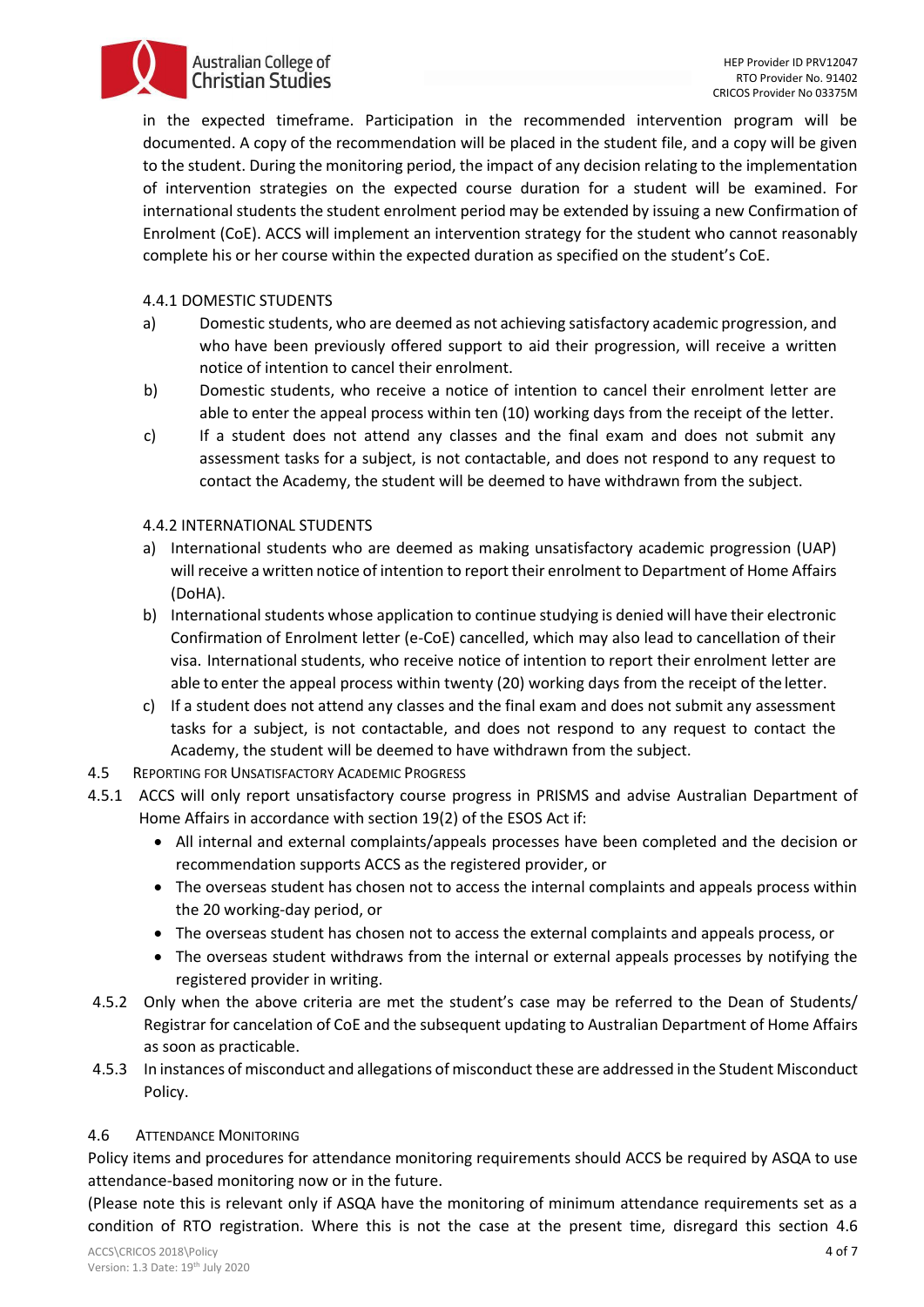[Attendance Monitoring.](#page-3-0)) Whereby directed by ASQA as the ESOS Agency, it is a student visa requirement for overseas students to attend campus for a minimum of 80% of the scheduled course contact hours.

- 4.6.2 If required by ASQA to monitor overseas student attendance, monitoring and recording attendance of the overseas student, will be conducted.
- 4.6.3 Each students' attendance is recorded and calculated over the period of a trimester using information from class attendance sheets which are input to the student management system (SMS).
- 4.6.4 Using this information in the SMS the weekly attendance records are reviewed and a report is generated to identify Students at risk of not satisfying attendance requirements.
- 4.6.5 Students with will falling attendance percentages will be notified by email a minimum of two times before their attendance level reaches the 80% minimum. In each contact the Attendance Reminder Notice issued will include:
	- a request that the student contact student support staff for assistance in getting back on track with the options for intervention processes and any other assistance that may be viable
	- a statement explaining that ACCS is obligated to monitor attendance and notify the Australian Department of Home Affairs of students with attendance below 80%, which may ultimately result in the cancellation of the student's visa.
- 4.6.6 Should the student be absent for four consecutive days absent without prior approval, they will be contacted by email and may also be phoned to initiate an intervention process and book an intervention interview.
- 4.6.7 Should the attendance rate of a student fall to 80% a Final Attendance Warning Letter is sent to the student requesting an immediate intervention interview with student support staff and further warning the student of the imminent risk of reaching attendance percentages under the 80% minimum rate.
- 4.6.8 At five consecutive days absent without our prior approval or having reached attendance levels below 80% the student is sent a Notification to Report letter outlining our intention to report the student to Australian Department of Home Affairs, the reasons and their right to access the appeals and complaints process within 20 days.
- 4.6.9 Australian Department of Home Affairs will be notified only after the student has received an Intention to Report Letter and has been afforded the opportunity to internally appeal within 20 days.
- 4.6.10 If the student uses the 20-day period after receiving an Intention to Report Letter to appeal and is successful, Australian Department of Home Affairs will not be notified at this time, however the attendance breach, all correspondence and appeal process will be recorded and retained. Future appeal processes for unsatisfactory attendance will review this information to make decisions on whether or not to report the student to Australian Department of Home Affairs.
- 4.6.11 We may decide not to report the overseas student for breaching the attendance requirements if the overseas student is still attending at least 70 per cent of the scheduled course contact hours and is maintaining satisfactory course progress.
- 4.7 REPORTING FOR UNSATISFACTORY ATTENDANCE

**Australian College of Christian Studies** 

- 4.7.1 ACCS will only report unsatisfactory attendance in PRISMS and advise Australian Department of Home Affairs in accordance with section 19(2) of the ESOS Act if: (
	- All internal and external complaints/appeals processes have been completed and the decision or recommendation supports ACCS as the registered provider, or
	- the overseas student has chosen not to access the internal complaints and appeals process within the 20 working-day period, or
	- the overseas student has chosen not to access the external complaints and appeals process, or  $_{(8.14.3)}$
	- the overseas student withdraws from the internal or external appeals processes by notifying the registered provider in writing.
- 4.7.2 Only when the above criteria are met the student's case may be referred to the Admissions Manager for cancelation of CoE and the subsequent updating to Australian Department of Home Affairs as soon as practicable.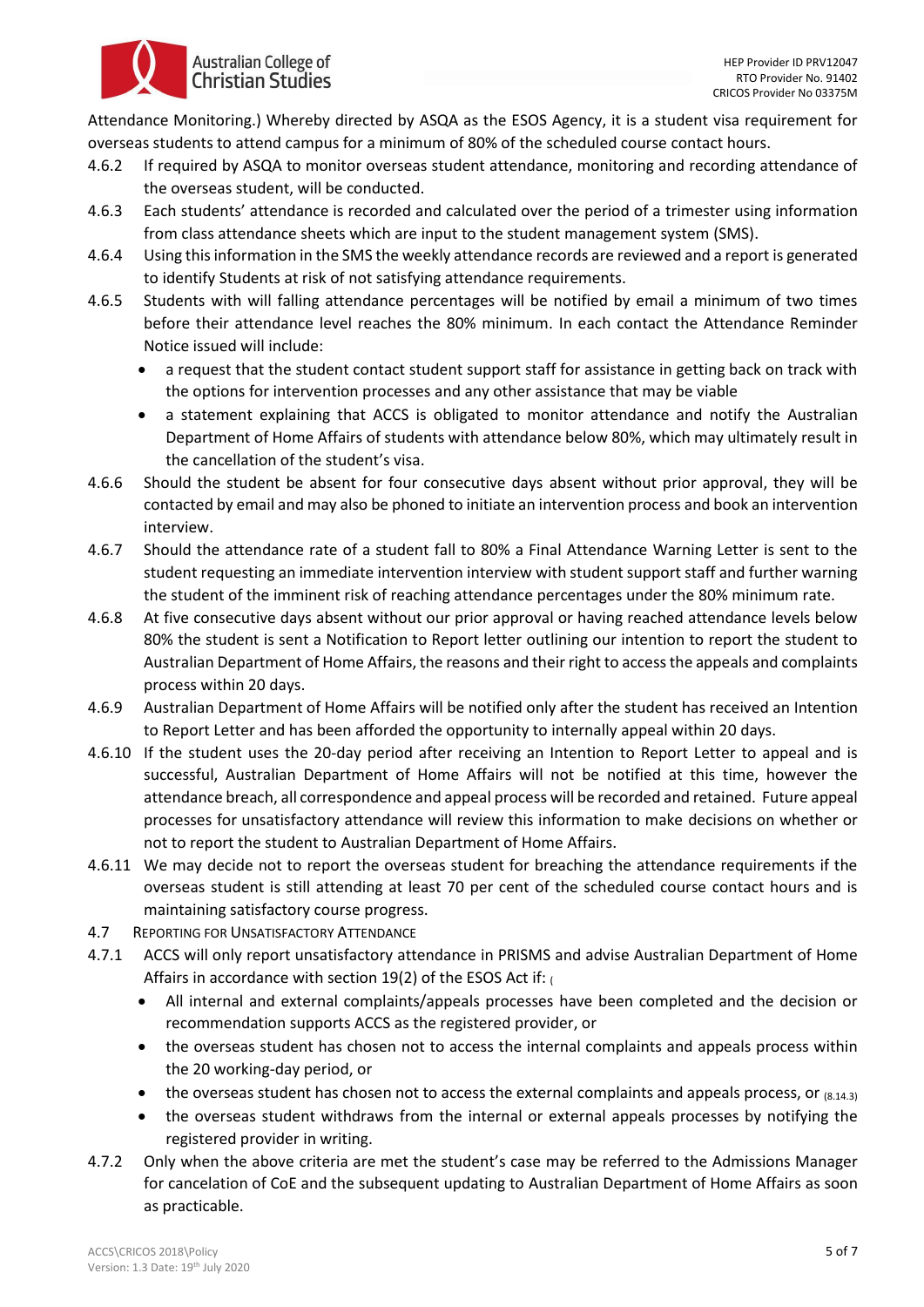

### 4.8 EXTENSION TO COURSE DURATION

- 4.8.1 ACCS will only extend the duration of the student's study where the student is assessed as not being able to complete the course within the expected duration, as specified on the students COE, as the result of:
	- Compassionate or compelling circumstances as assessed on the basis of demonstrable evidence, or;
	- Implementing or being in the process of implementing, an Intervention Strategy for students who are at risk of not meeting satisfactory course progress, or;
	- Approved deferment or suspension of study has been granted in accordance with Standard 9 (see Deferral, Suspension Cancellation Policy)
	- All Intervention Strategies or Extensions will be assessed individually, taking into account the circumstances of the student.
- 4.8.2 Except in the circumstances listed above, the expected duration of study specified in the students COE must not exceed the CRICOS registered course duration.
- 4.8.3 If an extension to the duration of the student's enrolment is granted, ACCS will advise the student in writing of this decision and of the need for the student to contact Immigration immediately for advice on any potential impacts on their visa, including the need to obtain a new visa.
- 4.9 PUBLISHING AND DISSEMINATION OF COURSE PROGRESS MONITORING
- 4.9.1 Course Progress Monitoring information will be published in all student information documents so that students and/or future students will be notified of:
	- The requirements for achieving satisfactory course progress
	- The process for assessing satisfactory course progress
	- The Intervention strategies that will be implemented for students at risk of failing to achieve Satisfactory course progress
	- The process for determining the point at which the student has failed to meet Satisfactory Course Progress
	- Procedure for notifying students that they have failed to meet satisfactory course progress requirements
- 4.9.2 ACCS will also make this policy and intervention strategy readily available to staff and will instruct trainers and student service staff appropriately.

# 5 RESPONSIBILITY

Teaching staff and SSO will be responsible for:

- reminding students of their visa attendance obligations;
- Reminding students of their requirement to maintain satisfactory academic progress
- informing students of the availability of counselling and support services should
- they be experiencing study and/or personal problems; and to
- informing students that further action will be taken should they make unsatisfactory academic progress The SSO is responsible for monitoring the progress of the students and filling in the appropriate End of Term Academic Progress Form. As soon as SSO become aware of any student who fails to meet the intervention strategy the SSO must inform Dean of Studies.

SSO or the Dean of Studies shall be responsible for correspondence to or meetings with students at risk.

The Dean of Studies in consultation with relevant staff/faculty, is responsible for final decisions about students at risk and those who have been deemed to have made unsatisfactory academic progress.